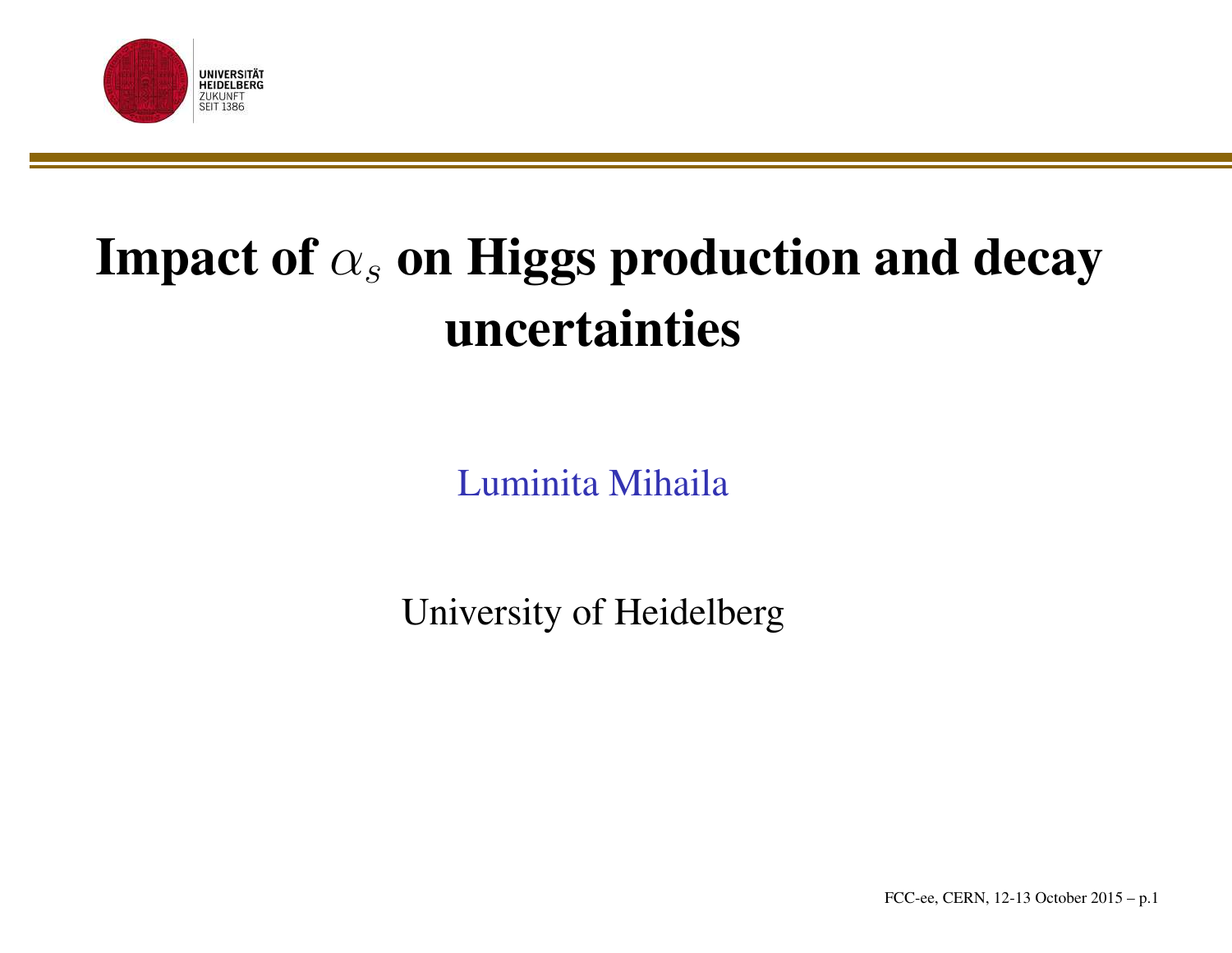#### **Motivation**

Precise predictions for Higgs production and decays essential for

- Higgs Coupling Measurements
- Determination of the Higgs potential
- Search for the New Physics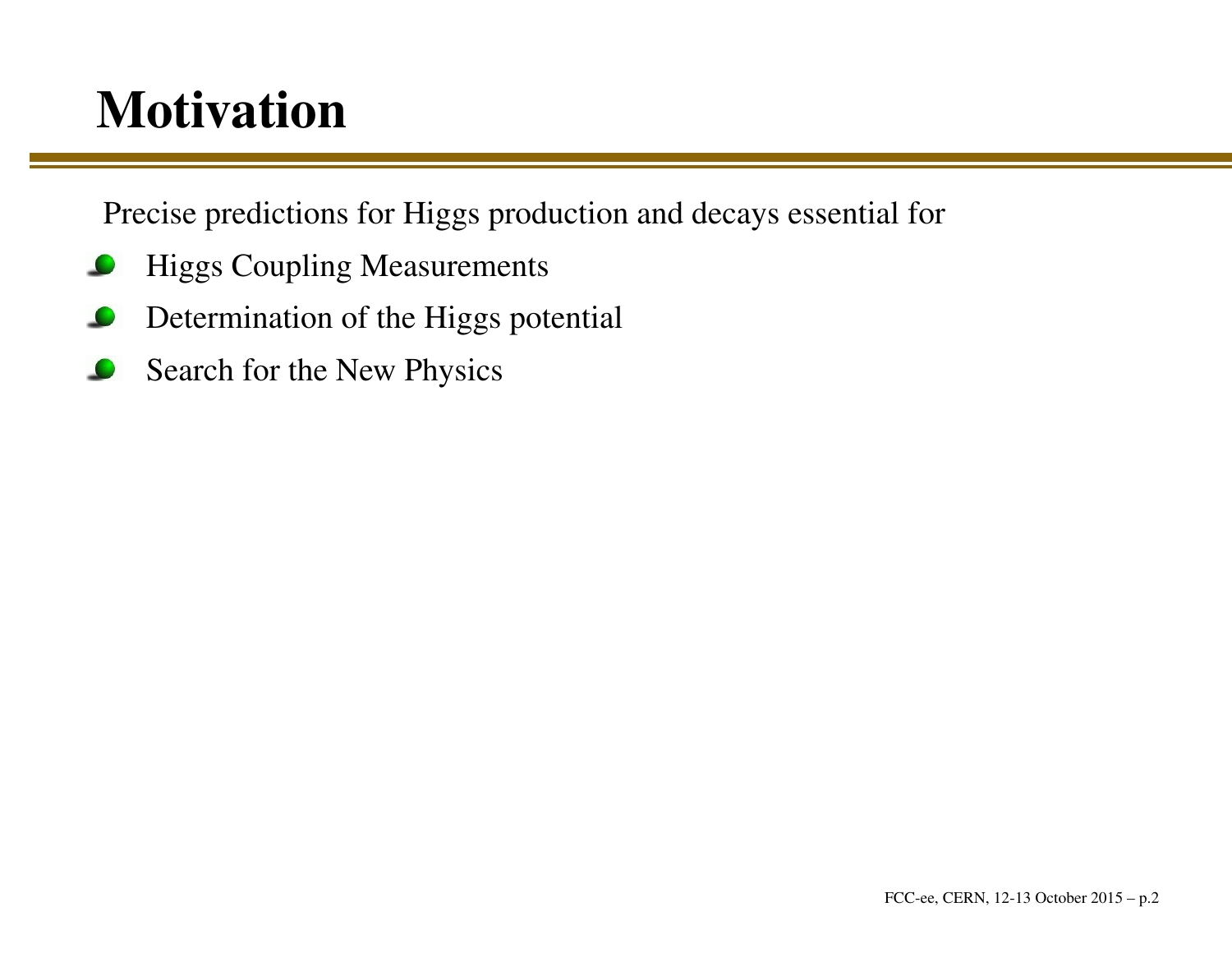#### **Motivation**

Precise predictions for Higgs production and decays essential for

- Higgs Coupling Measurements
- Determination of the Higgs potential
- Search for the New Physics

#### Goal:

reduce **theoretical** and **parametric** uncertainties below the experimental ones.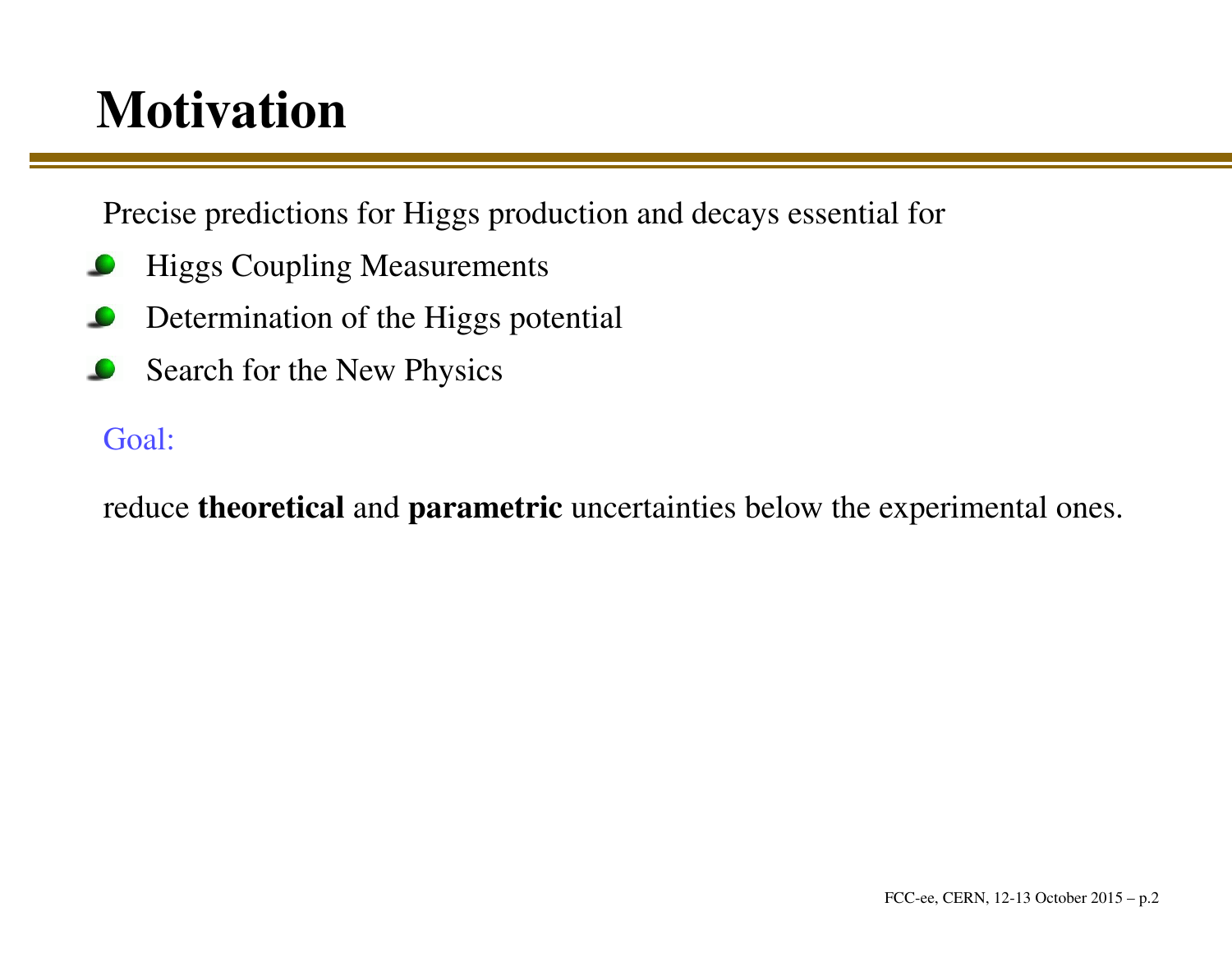#### Higgs decays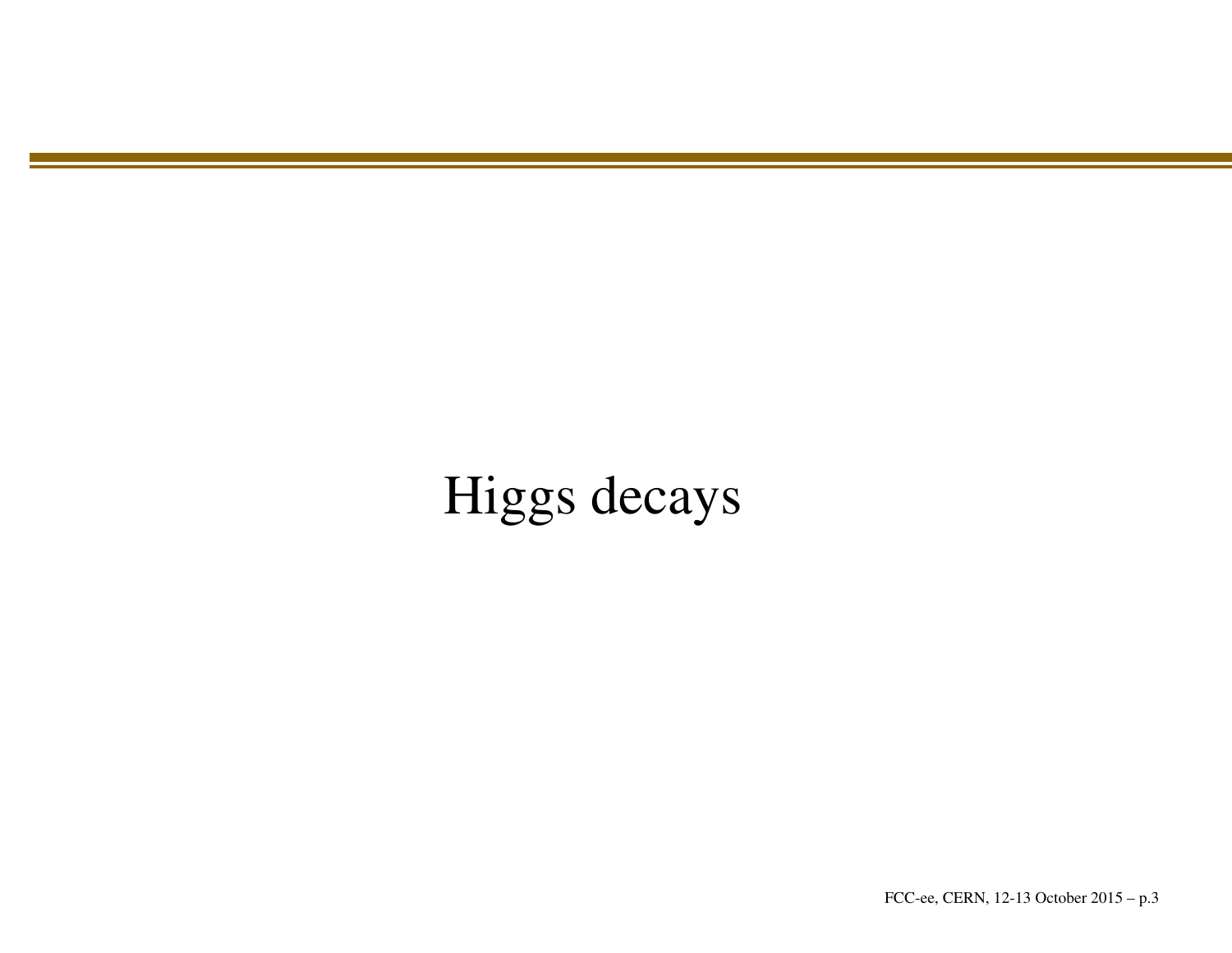#### Theoretical uncertainties

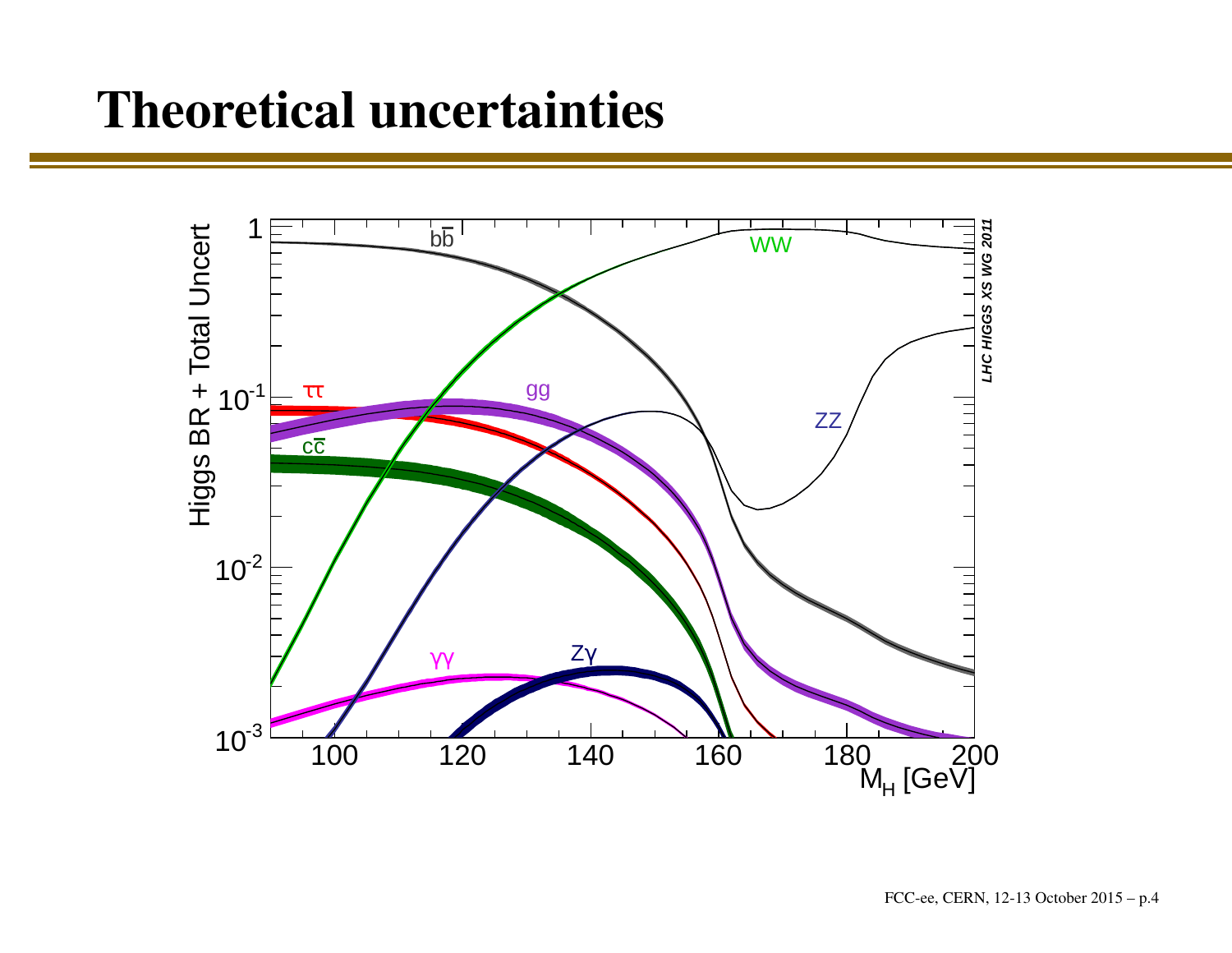#### Theoretical Uncertainties (update of [LHC HXSWG 2011])

| <b>Partial Width</b>                        | <b>OCD</b>   | <b>Electroweak</b>                                          | <b>Total</b> |
|---------------------------------------------|--------------|-------------------------------------------------------------|--------------|
| $H \rightarrow b\overline{b}/c\overline{c}$ | $\sim 0.1\%$ | $\sim 0.3\%$ for $M_{\rm H} \lesssim 135\,{\rm GeV}$        | $\sim 0.3\%$ |
| $H \rightarrow \tau^+ \tau^- / \mu^+ \mu^-$ |              | $\sim 1\text{-}2\%$ for $M_{\rm H} \lesssim 135\,{\rm GeV}$ | $\sim 2\%$   |
| $H \rightarrow gg$                          | $\sim 3\%$   | $\sim 1\%$                                                  | $\sim 3\%$   |
| $H \rightarrow \gamma \gamma$               | $< 1\%$      | $< 1\%$                                                     | $\sim 1\%$   |
| $H \to Z\gamma$                             | $< 1\%$      | $\sim 5\%$                                                  | $\sim 5\%$   |
| $H \rightarrow WW/ZZ \rightarrow 4f$        | $< 0.5\%$    | $\sim 0.5\%$ for $M_{\rm H} < 500$ GeV                      | $\sim 0.5\%$ |
|                                             |              |                                                             |              |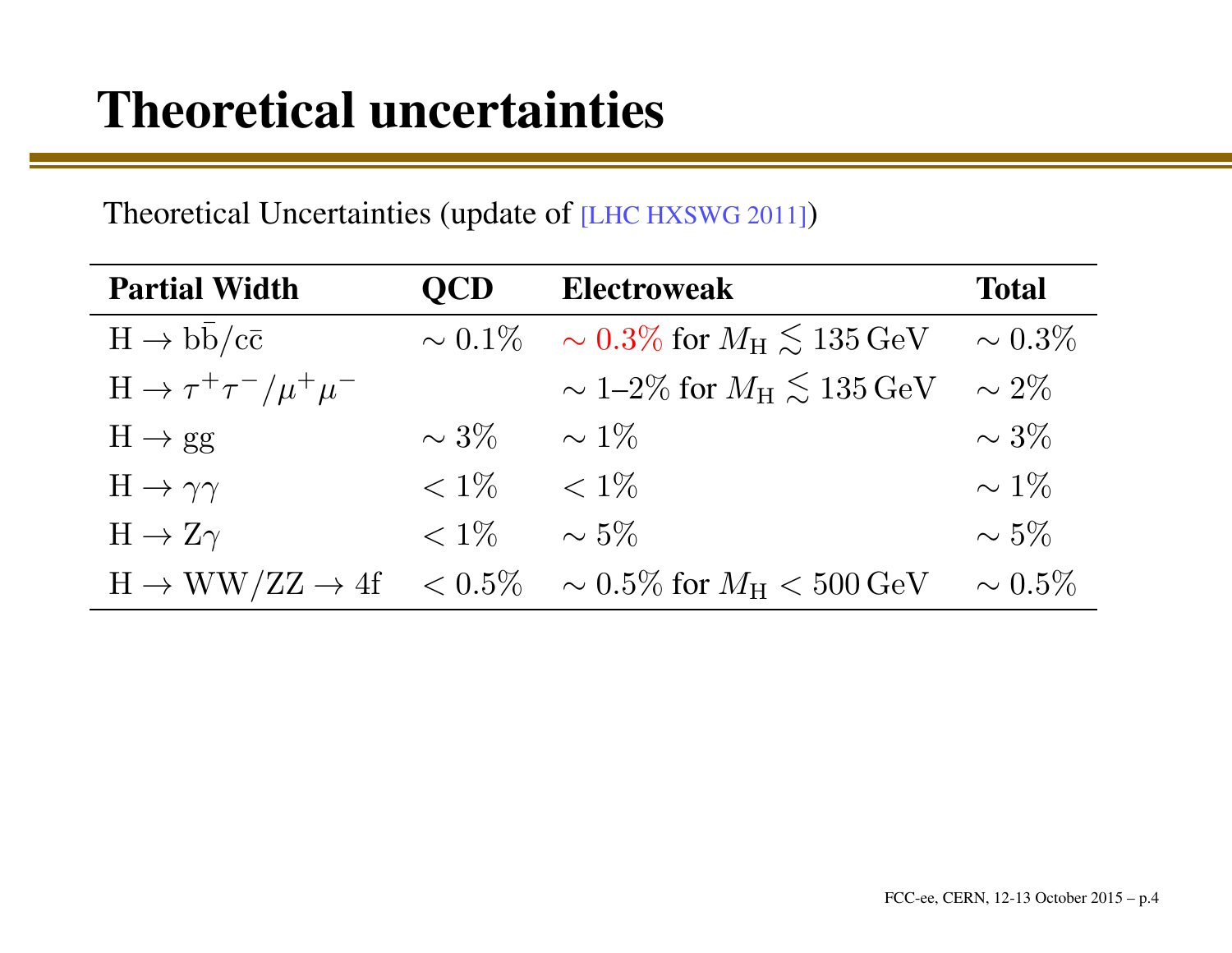$$
\Gamma(H \to b\bar{b}) = \Gamma^{(0)}\left(1 + \Delta^{(\alpha_s)} + \Delta^{(\alpha)} + \Delta^{(\alpha_{\alpha_s})} + \ldots\right)
$$

|                | $\Lambda^{(\alpha_s)}$ | $\Lambda^{(\alpha_s^2)}$       | $\Lambda^{(\alpha_s^3)}$ | $\Lambda^{(\alpha_s^4)}$         |
|----------------|------------------------|--------------------------------|--------------------------|----------------------------------|
| QCD            | 0.2040                 | 0.0378                         | 0.0020                   | $-0.0014$                        |
|                | $\Lambda$ (QED)        | $\Lambda^{\rm (QED,\alpha_s)}$ |                          |                                  |
| <b>QED/QCD</b> | 0.0011                 | 0.0001                         |                          |                                  |
|                | $\Lambda$ (weak)       | $\Lambda$ (weak, $\alpha_s$ )  | $\Lambda$ (weak, Z)      | $\Lambda$ (weak, $\alpha_s$ , Z) |
| weak/QCD       | $-0.0100$              | $-0.0029$                      | $-0.0097$                | $-0.0020$                        |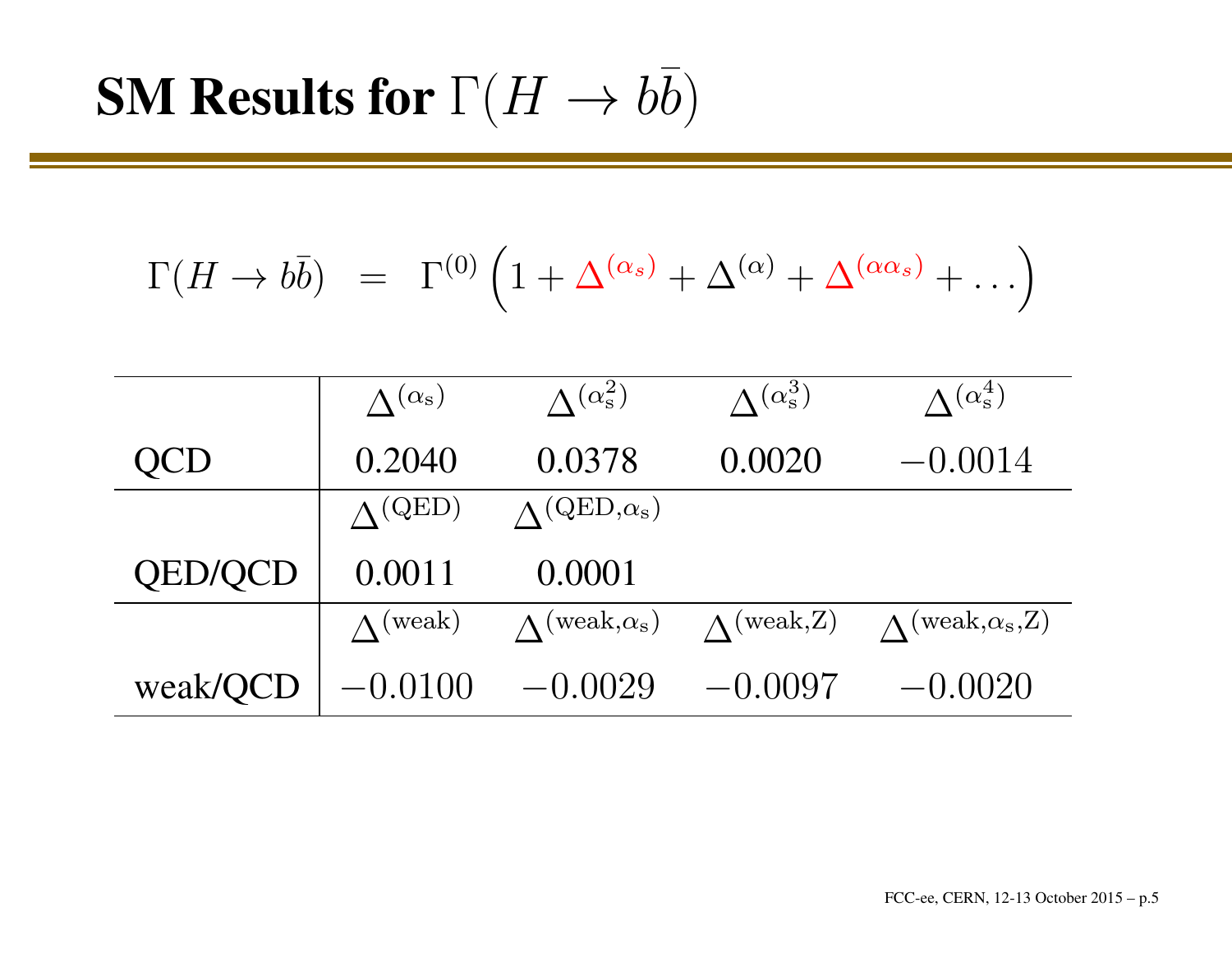$$
\Gamma(H \to b\bar{b}) = \Gamma^{(0)}\left(1 + \Delta^{(\alpha_s)} + \Delta^{(\alpha)} + \Delta^{(\alpha_{\alpha_s})} + \ldots\right)
$$

|                | $\Lambda^{(\alpha_s)}$ | $\Lambda^{(\alpha_s^2)}$            | $\Lambda^{(\alpha_s^3)}$ | $\Lambda^{(\alpha_s^4)}$               |
|----------------|------------------------|-------------------------------------|--------------------------|----------------------------------------|
| <b>QCD</b>     | 0.2040                 | 0.0378                              | 0.0020                   | $-0.0014$                              |
|                | $\Lambda^{\rm (QED)}$  | $\Lambda^{\rm (QED,\alpha_s)}$      |                          |                                        |
| <b>QED/QCD</b> | 0.0011                 | 0.0001                              |                          |                                        |
|                | $\Lambda$ (weak)       | $\Lambda$ (weak, $\alpha_{\rm s}$ ) | $\Lambda$ (weak, Z)      | $\Lambda^{(\text{weak},\alpha_{s},Z)}$ |
| weak/QCD       | $-(0.0100)$            | $-0.0029$                           | $-0.0097$                | $-0.0020$                              |

- $M_t^2$ -Approximation provides less than 20 % of  $\Delta^{\text{(weak},\alpha_s)}$
- Non-factorisable effects ( $\approx 30\%)$  $\bullet$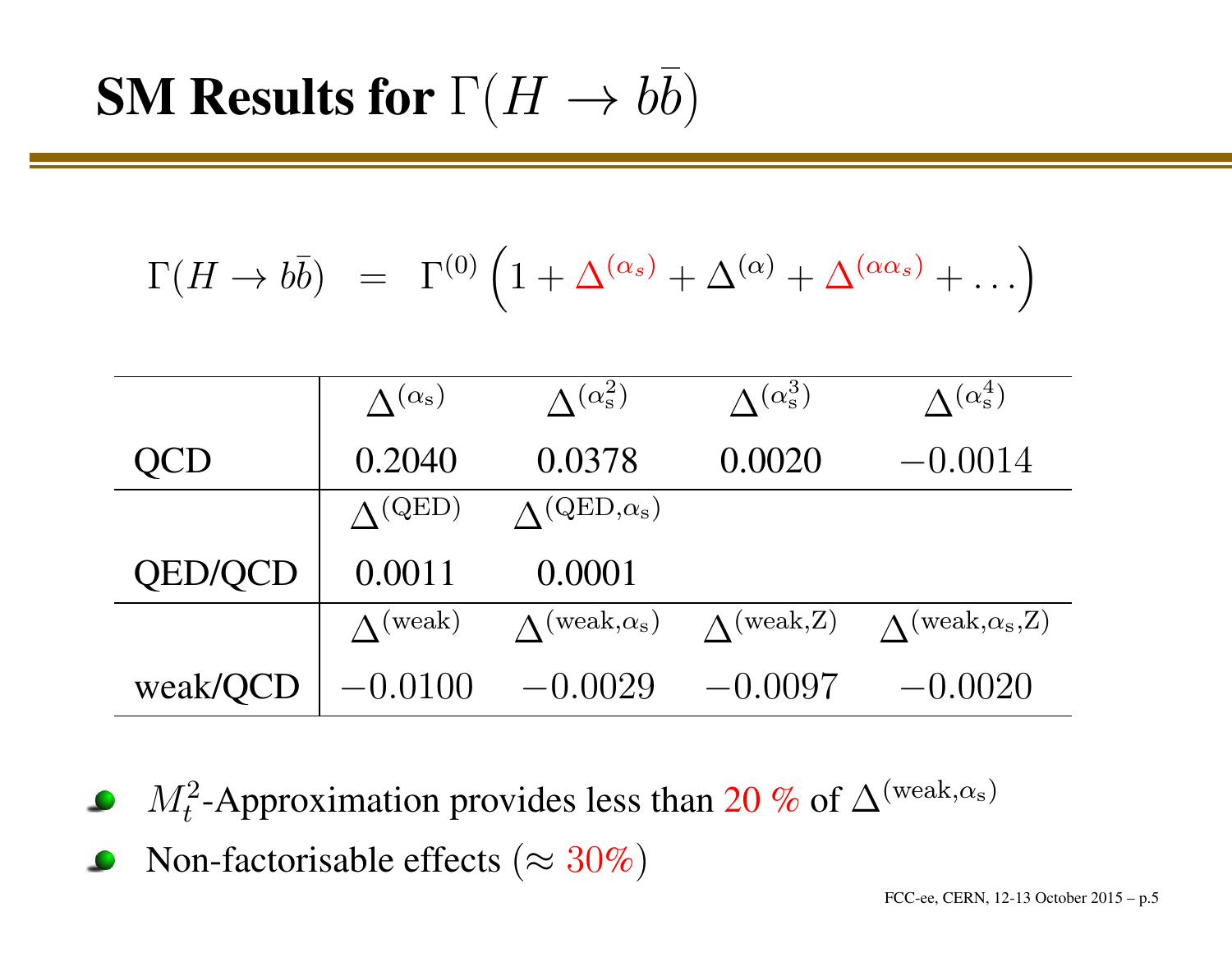#### Parametric uncertainties

Parametric Uncertainties (from [LHC HXSWG 2013])

|                              | <b>Channel</b> $M_H[\text{GeV}]$ $\Delta \alpha_s$ | $\Delta m_b$ $\Delta m_c$           |  |
|------------------------------|----------------------------------------------------|-------------------------------------|--|
| $H \rightarrow bb$ 126       |                                                    | $\pm 0.4\%$ $\pm 0.8\%$ $\pm 0\%$   |  |
| $H \rightarrow c\bar{c}$ 126 |                                                    | $\pm 7.1\%$ $\pm 0.1\%$ $\pm 2.3\%$ |  |
| $H \rightarrow gg$ 126       |                                                    | $\pm$ 4.1 % $\pm$ 0.1% $\pm$ 0 %    |  |
|                              |                                                    |                                     |  |

|                 | Parameter Central Value | Uncertainty     |
|-----------------|-------------------------|-----------------|
| $\alpha_s(M_Z)$ | 0.1184                  | $\pm 0.002$     |
| $m_c(m_c)$      | $1.279 \text{ GeV}$     | $\pm 0.013$ GeV |
| $m_b(m_b)$      | 4.163 GeV               | $\pm 0.016$ GeV |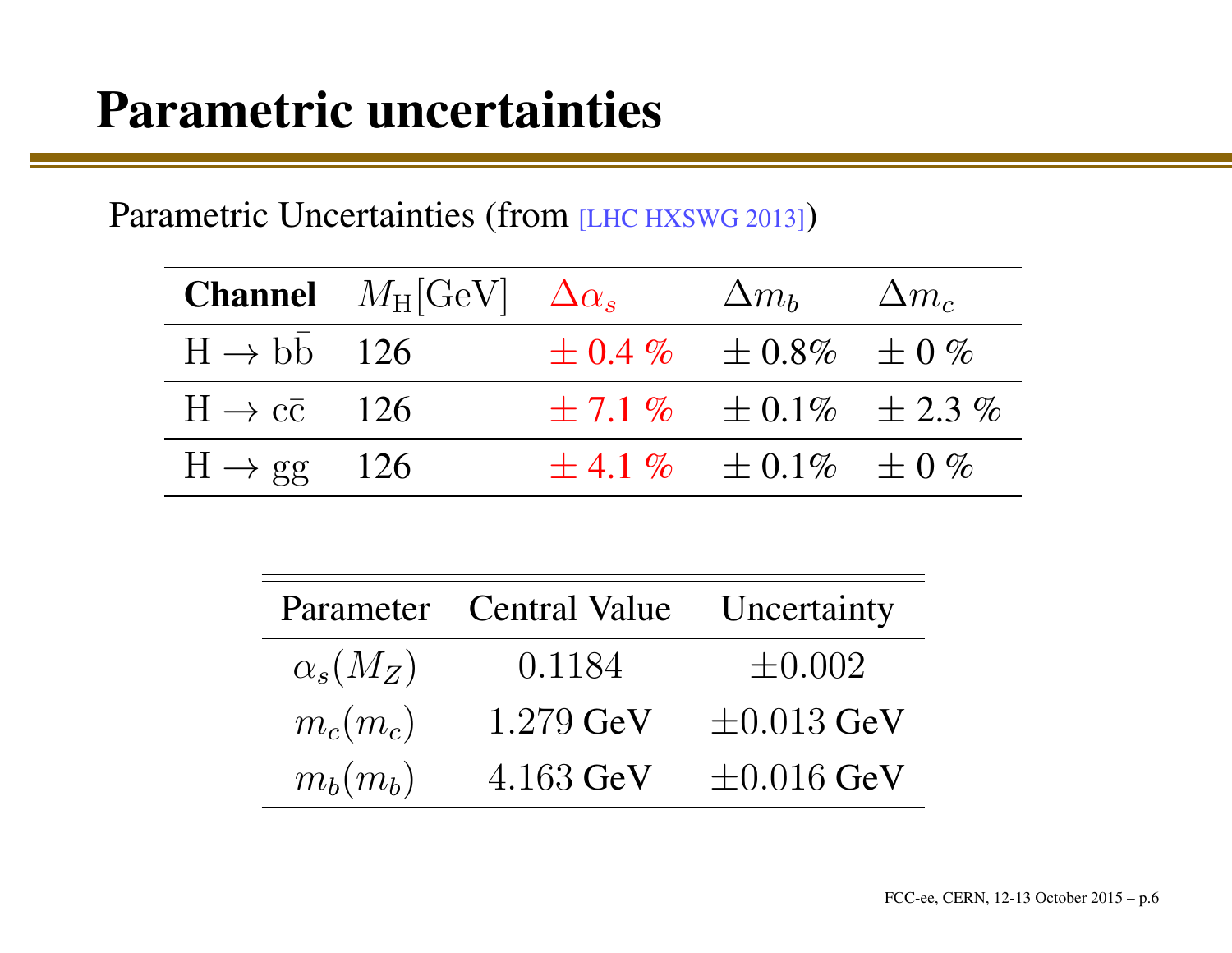#### Higgs Production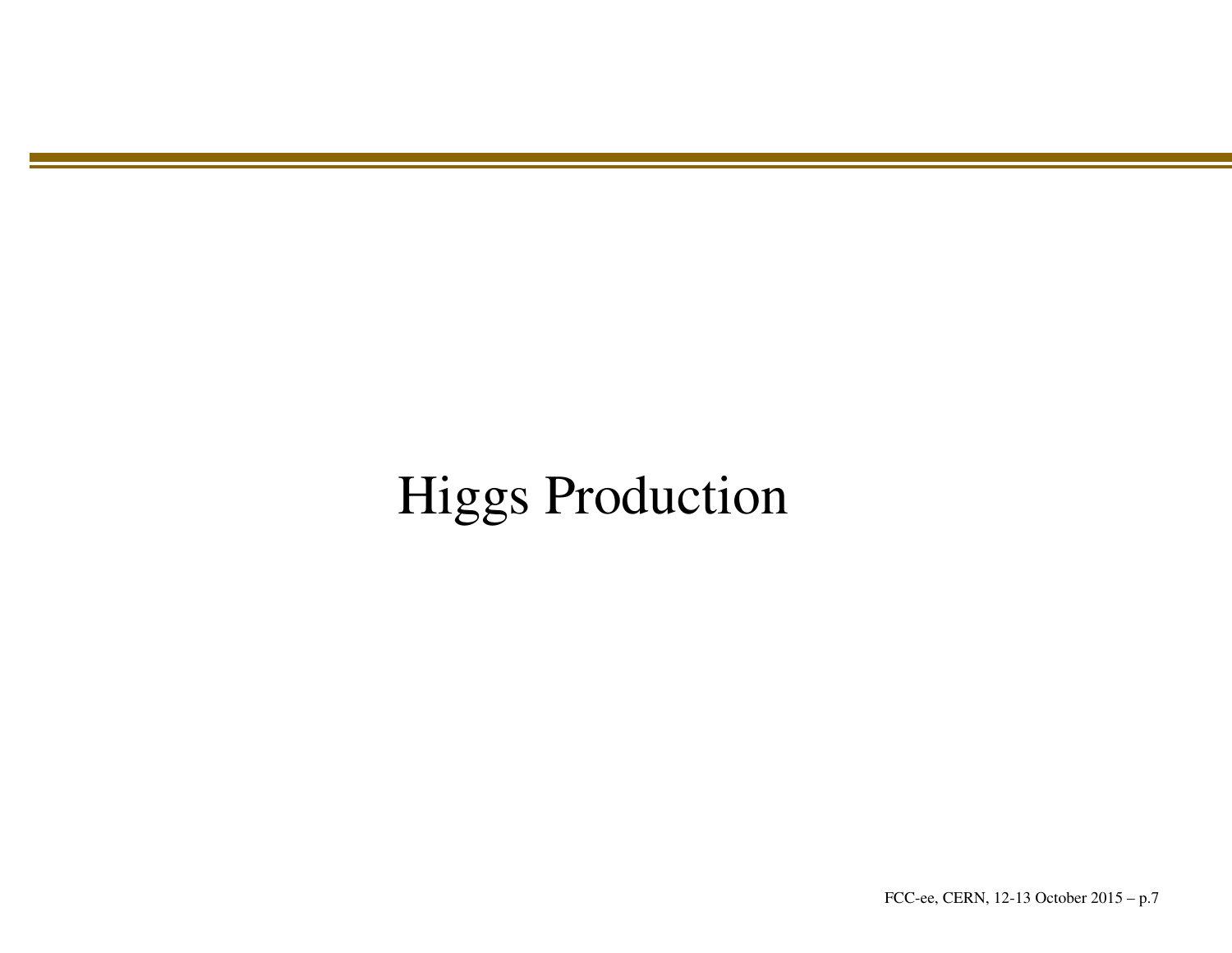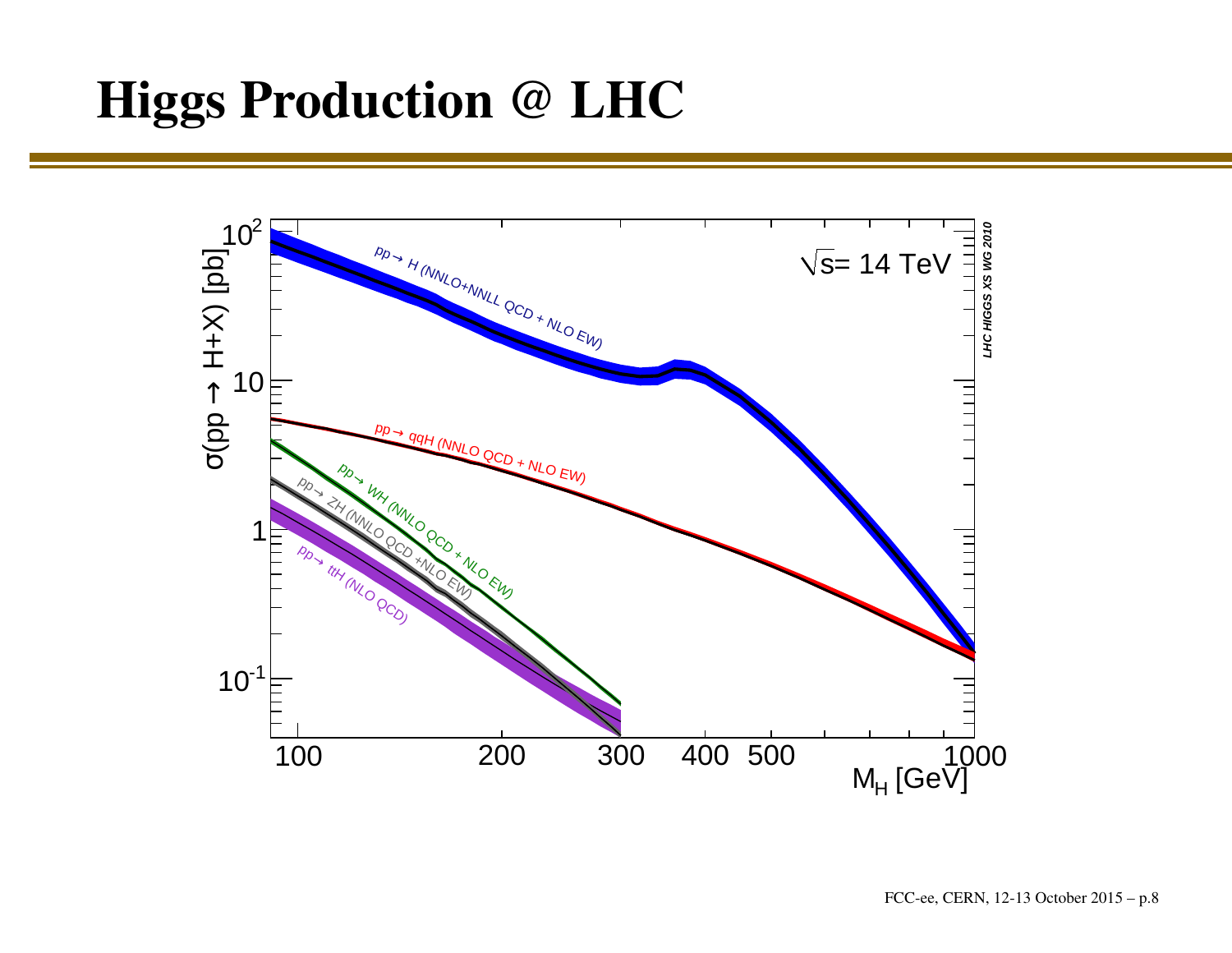Uncertainties (update of [LHC HXSWG 2013] for  $\sqrt{s} = 14$  TeV)

| <b>Process</b> | <b>Cross section(pb)</b> |         | Scale( $\%$ ) | $PDF + \alpha_s$ |
|----------------|--------------------------|---------|---------------|------------------|
| ggH            | 49.87                    | $-2.61$ | $+0.32$       | $-6.2$ +7.4      |
| <b>VBF</b>     | 4.15                     | $-0.4$  | $+0.8$        | $\pm 2.5$        |
| <b>WH</b>      | 1.474                    | $-0.6$  | $+0.3$        | $\pm$ 3.8        |
| <b>ZH</b>      | 0.863                    | $-1.8$  | $+2.7$        | $\pm$ 3.7        |
| ttH.           | 0.611                    | $-9.3$  | $+5.9$        | ± 8.9            |
|                |                          |         |               |                  |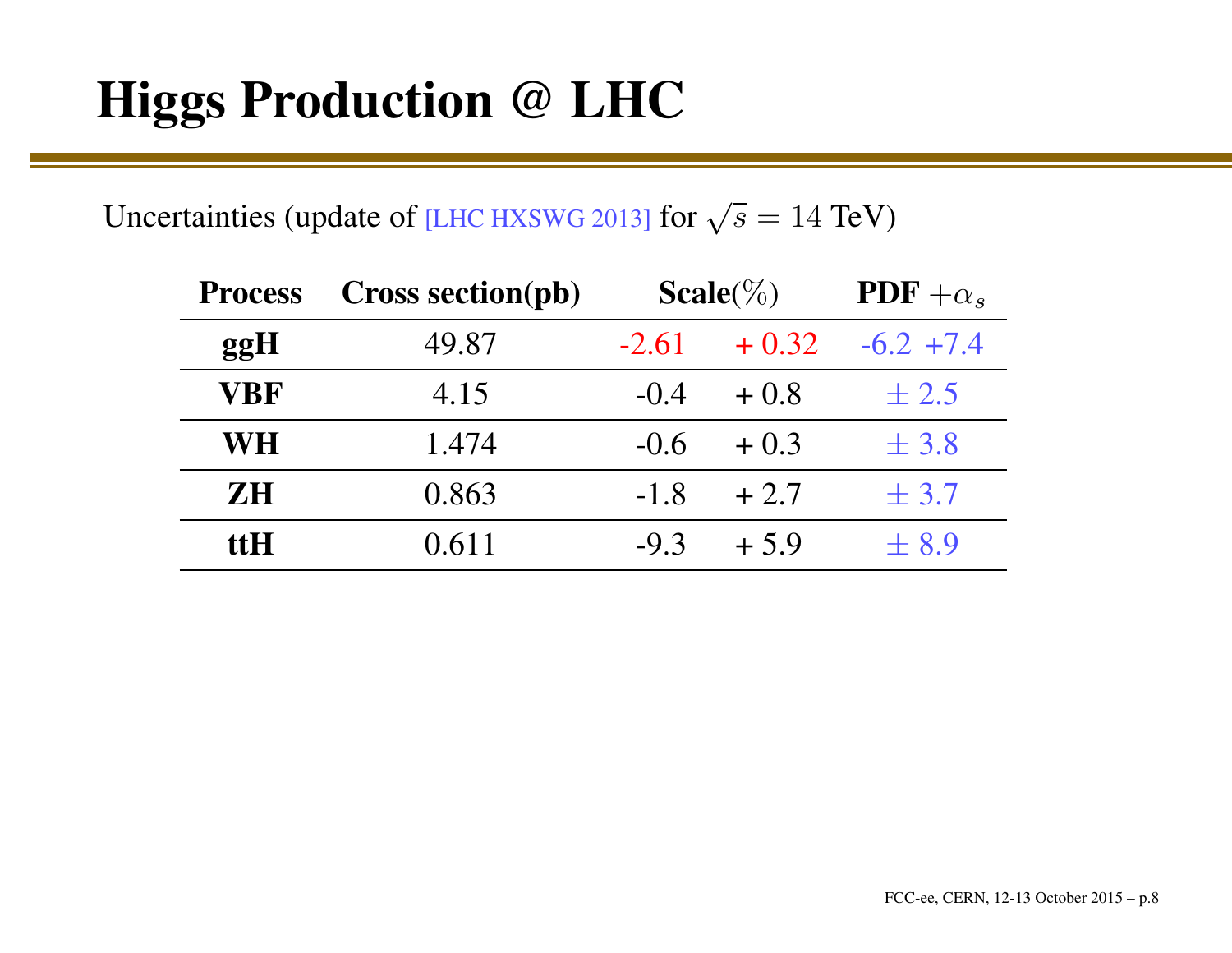

Anastasiou, Duhr, Dulat, Mistlberger '15

FCC-ee, CERN, 12-13 October 2015 – p.9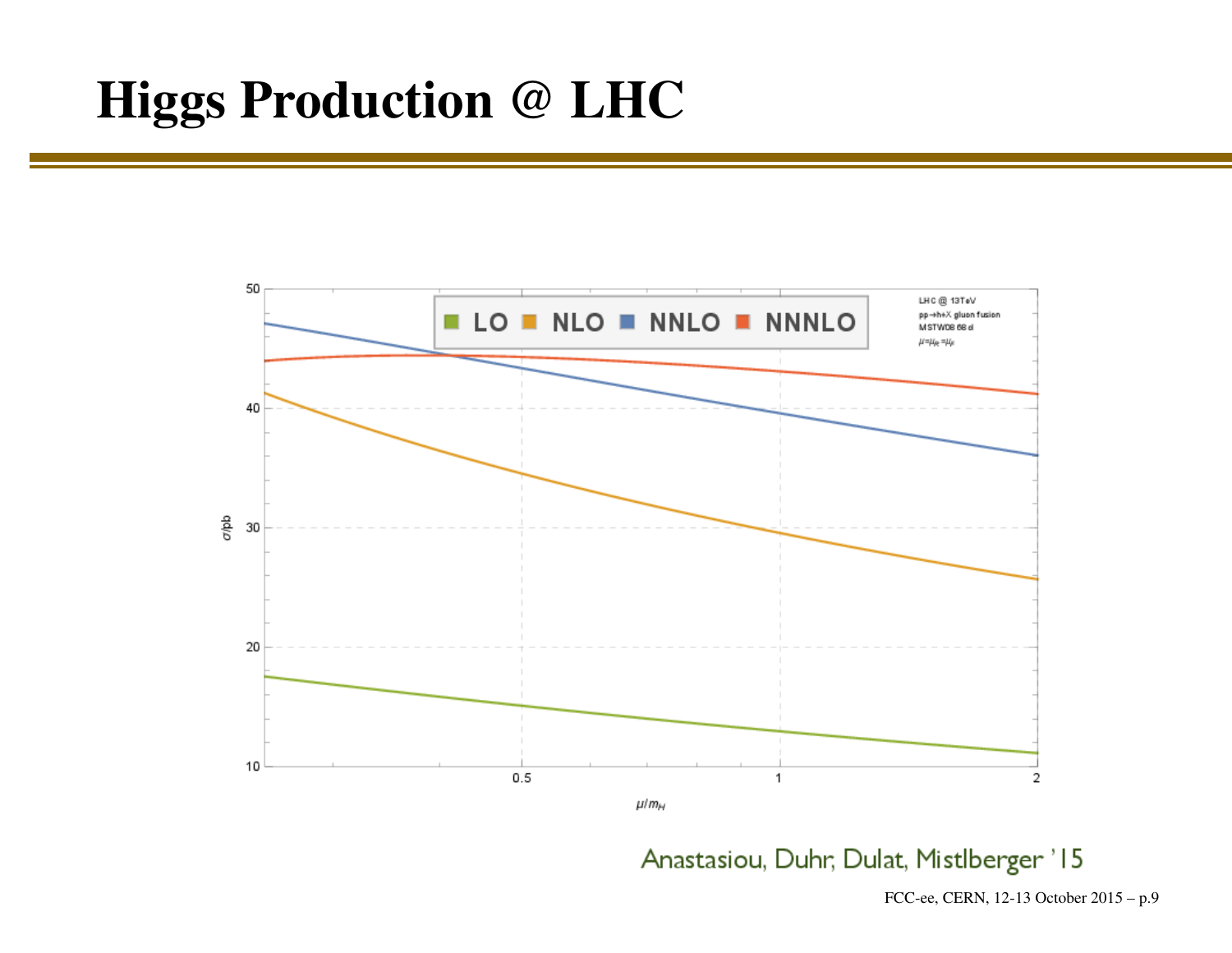Uncertainties (update of [LHC HXSWG 2013] for  $\sqrt{s} = 14$  TeV)

| <b>Process</b> | Cross section(pb) | $Scale(\%)$ |         | $PDF + \alpha_s(\%)$ |
|----------------|-------------------|-------------|---------|----------------------|
| ggH            | 49.87             | $-2.61$     | $+0.32$ | $-6.2$ +7.4          |
| VBF            | 4.15              | $-0.4$      | $+0.8$  | $\pm 2.5$            |
| WH             | 1.474             | $-0.6$      | $+0.3$  | $\pm$ 3.8            |
| <b>ZH</b>      | 0.863             | $-1.8$      | $+2.7$  | $\pm$ 3.7            |
| ttH            | 0.611             | $-9.3$      | $+5.9$  | $\pm 8.9$            |
|                |                   |             |         |                      |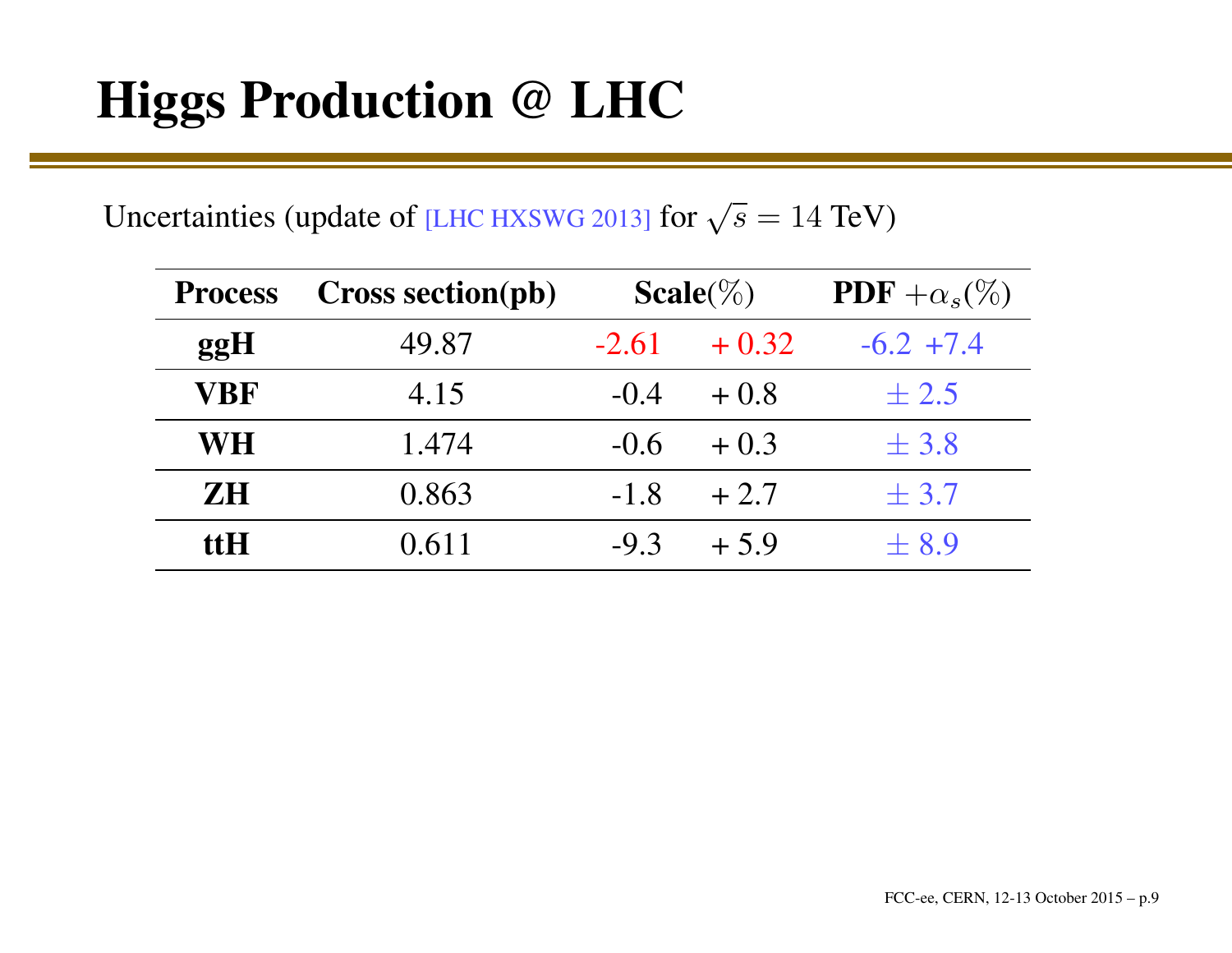Uncertainties (update of [LHC HXSWG 2013] for  $\sqrt{s} = 14$  TeV)

| <b>Process</b> | <b>Cross section(pb)</b> | Scale( $\%$ ) |         | $\delta \alpha_s$ (%) |
|----------------|--------------------------|---------------|---------|-----------------------|
| ggH            | 49.87                    | $-2.61$       | $+0.32$ | $\pm$ 3.7             |
| <b>VBF</b>     | 4.15                     | $-0.4$        | $+0.8$  | $\pm 0.7$             |
| <b>WH</b>      | 1.474                    | $-0.6$        | $+0.3$  | $\pm 0.9$             |
| <b>ZH</b>      | 0.863                    | $-1.8$        | $+2.7$  | $\pm 0.9$             |
| <b>ttH</b>     | 0.611                    | $-9.3$        | $+5.9$  | $\pm$ 3.0             |
|                |                          |               |         |                       |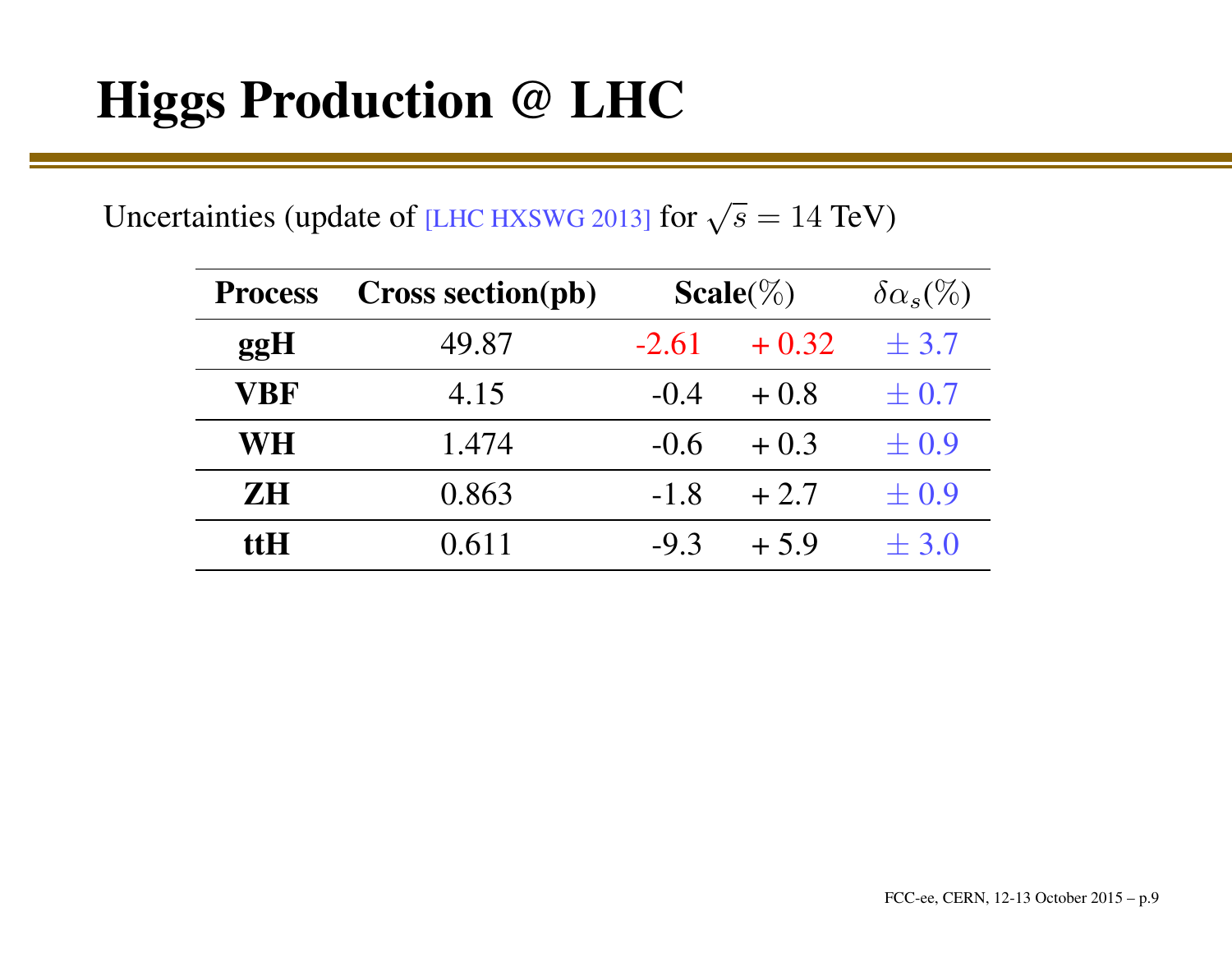$\sigma(ggH)$  @ NNLO

NNLOPDF

$$
\bullet
$$
  $\sqrt{s} = 14 \text{ TeV};$   $\mu_R = \mu_F = M_H/2;$   $M_H = 125.09 \text{ GeV}$ 

 $\sigma(\mathbf{g}\mathbf{g}\mathbf{H})$  (pb):

| <b>PDF</b>                                                    | <b>CT10</b> | <b>MSTW2008</b> |                  | NNPDF23 HERAPDF15 |
|---------------------------------------------------------------|-------------|-----------------|------------------|-------------------|
| $\alpha_s(M_Z) = 0.114$                                       |             |                 |                  | $48.41 \pm 0.58$  |
| $\alpha_s(M_Z) = 0.117 \pm 50.07 \pm 0.58 \pm 51.13 \pm 0.59$ |             |                 | $52.42 \pm 0.61$ |                   |
| $\alpha_s(M_Z) = 0.119 \pm 52.00 \pm 0.59 \pm 52.84 \pm 0.60$ |             |                 | $54.38 \pm 0.62$ |                   |

with **SUSHI** [Harlander, Liebler and Mantel'15]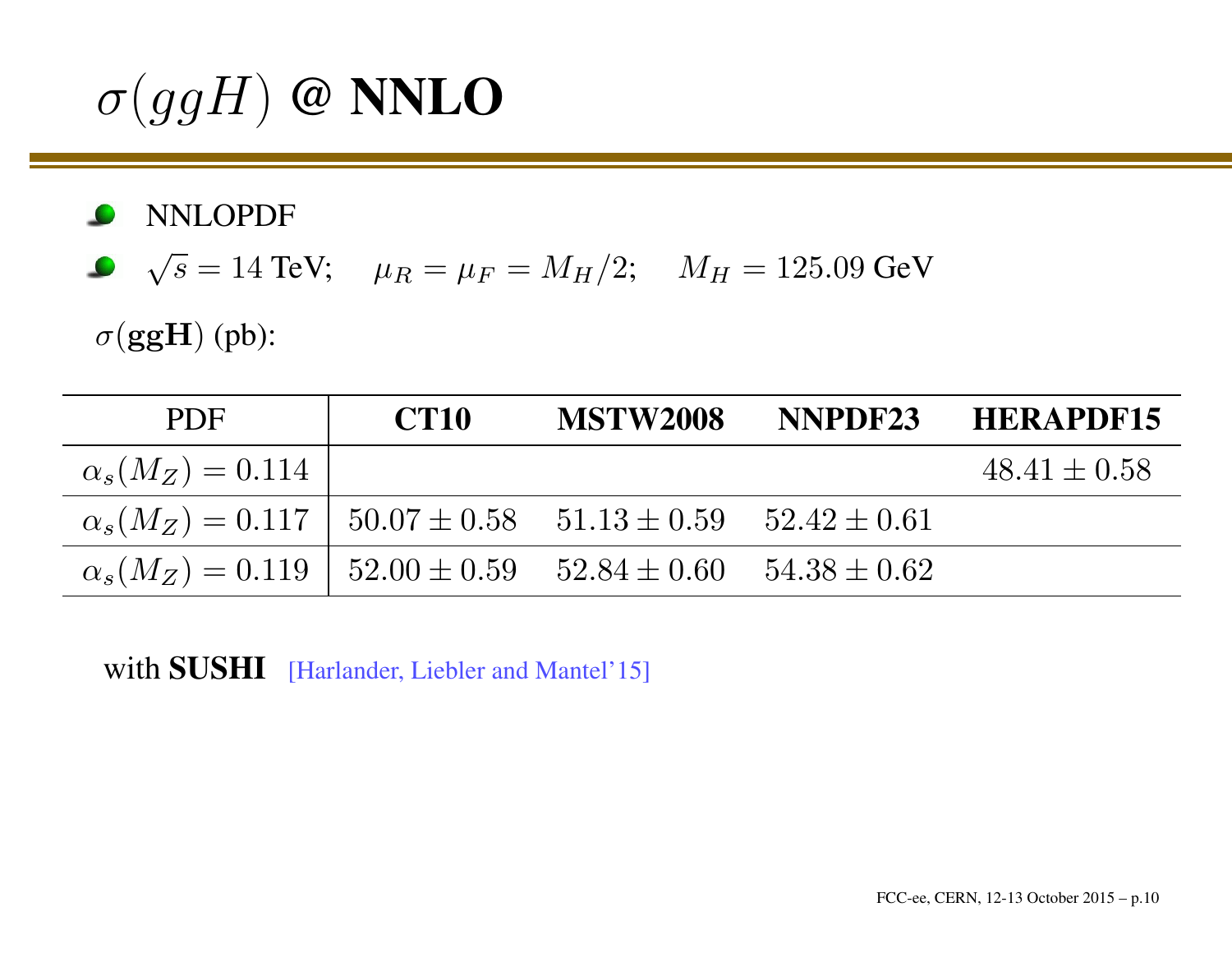$\sigma(ggH)$  @ NNLO

NNLOPDF

$$
\sqrt{s} = 14 \text{ TeV};
$$
  $\mu_R = \mu_F = M_H/2;$   $M_H = 125.09 \text{ GeV}$ 

 $\sigma(\mathbf{g}\mathbf{g}\mathbf{H})$  (pb):

| <b>PDF</b>                                                                       | <b>CT10</b> | <b>MSTW2008</b> | NNPDF23 | <b>HERAPDF15</b> |
|----------------------------------------------------------------------------------|-------------|-----------------|---------|------------------|
| $\alpha_s(M_Z) = 0.114$                                                          |             |                 |         | $48.41 \pm 0.58$ |
| $\alpha_s(M_Z) = 0.117 \pm 50.07 \pm 0.58 \pm 51.13 \pm 0.59 \pm 52.42 \pm 0.61$ |             |                 |         |                  |
| $\alpha_s(M_Z) = 0.119$   $52.00 \pm 0.59$ $52.84 \pm 0.60$ $54.38 \pm 0.62$     |             |                 |         |                  |

with **SUSHI** [Harlander, Liebler and Mantel'15]

similar results with  $\bf{HIGLU}$  [M. Spira]

$$
\delta \alpha_s = 0.002 \Rightarrow \delta \sigma / \sigma = 3 - 4\%
$$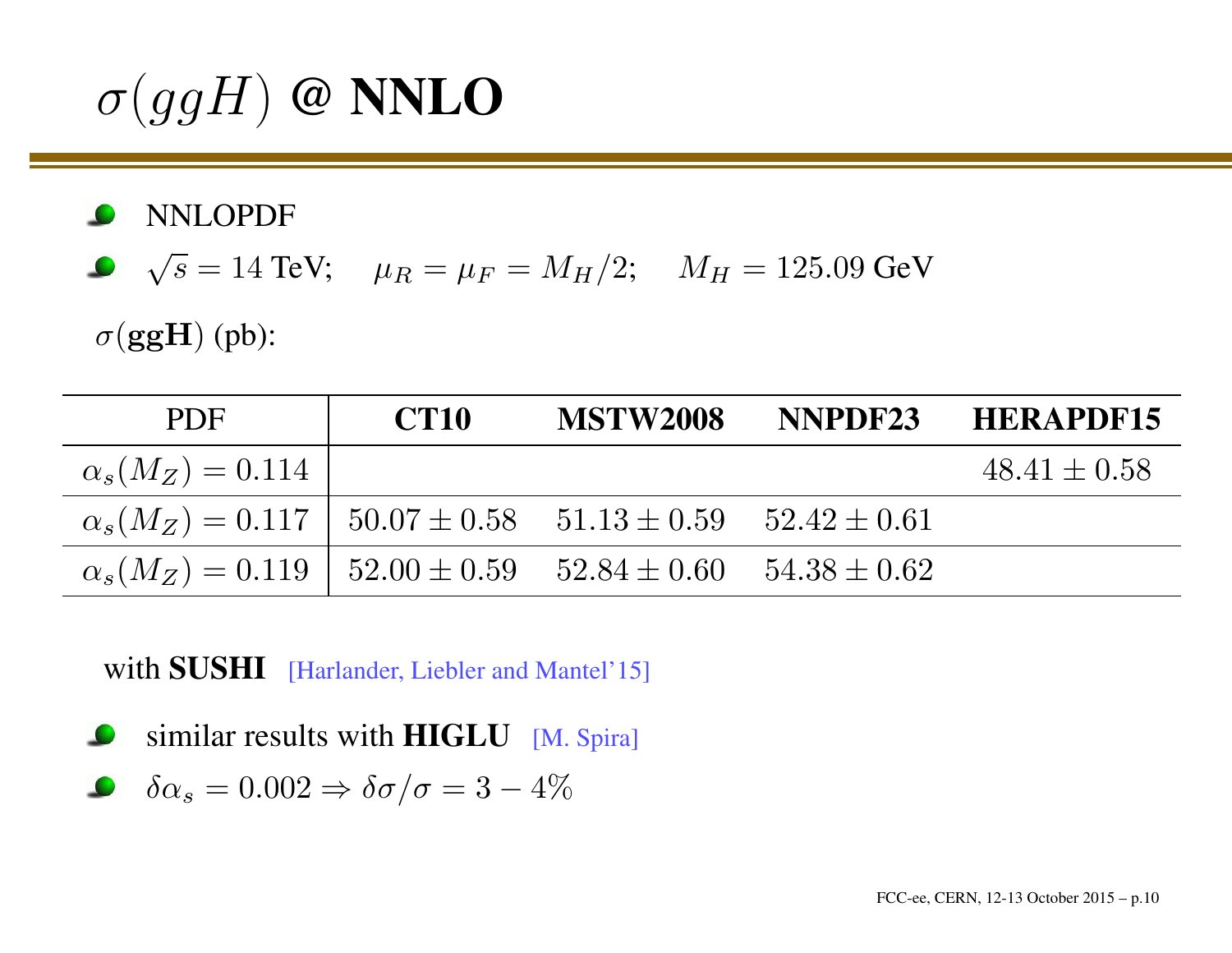# $\sigma(ggH)$  @ NNLO in the MSSM



[Pak, Steinhauser and Zerf'12]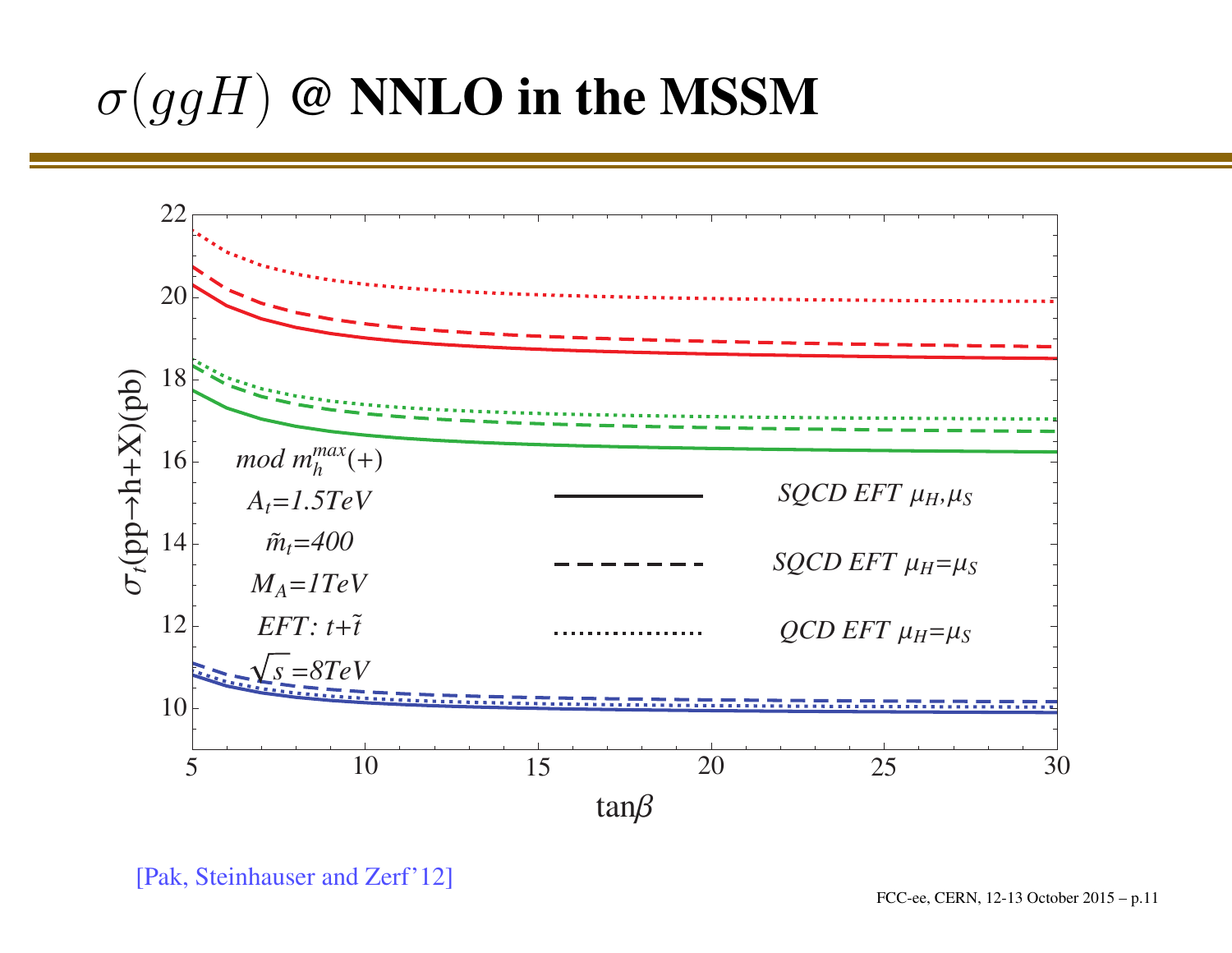#### Higgs Production @  $e$  $\, + \,$  $^+e^-$  FC

- $e^+e^-\to t\bar t H$ 
	- QCD corrections especially large near  $t\bar{t}$ -threshold
	- Theory uncertainty  $\approx 5\%$
	- Parametric uncertainty induced by  $\delta \alpha_s$  at  $\mathcal{O}(\%)$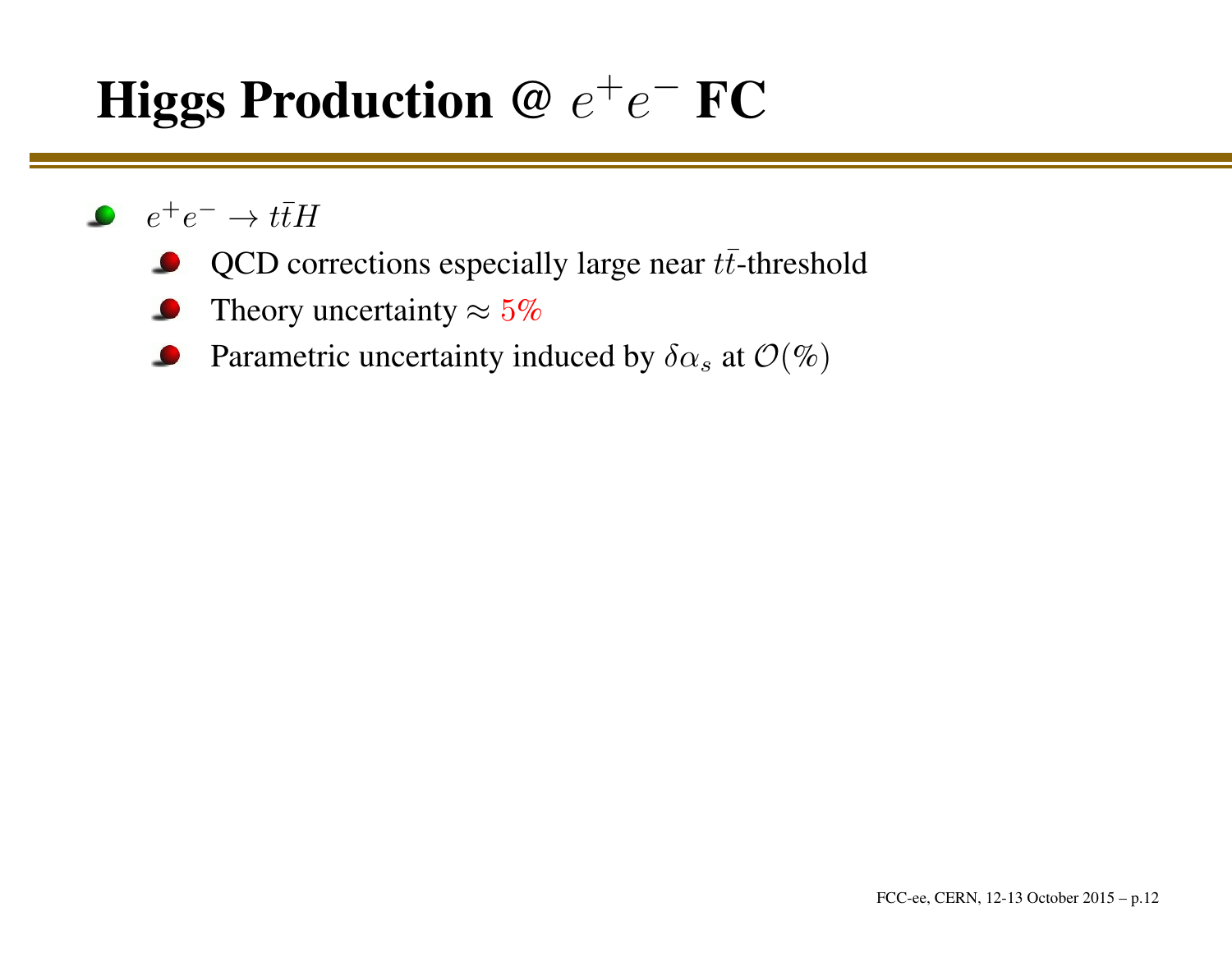#### Higgs Production @  $e$  $\, + \,$  $e^-$  FC

- $e^+e^-\to t\bar t H$ 
	- QCD corrections especially large near  $t\bar{t}$ -threshold
	- Theory uncertainty  $\approx 5\%$
	- Parametric uncertainty induced by  $\delta \alpha_s$  at  $\mathcal{O}(\%)$
- see talk by H. Kühn